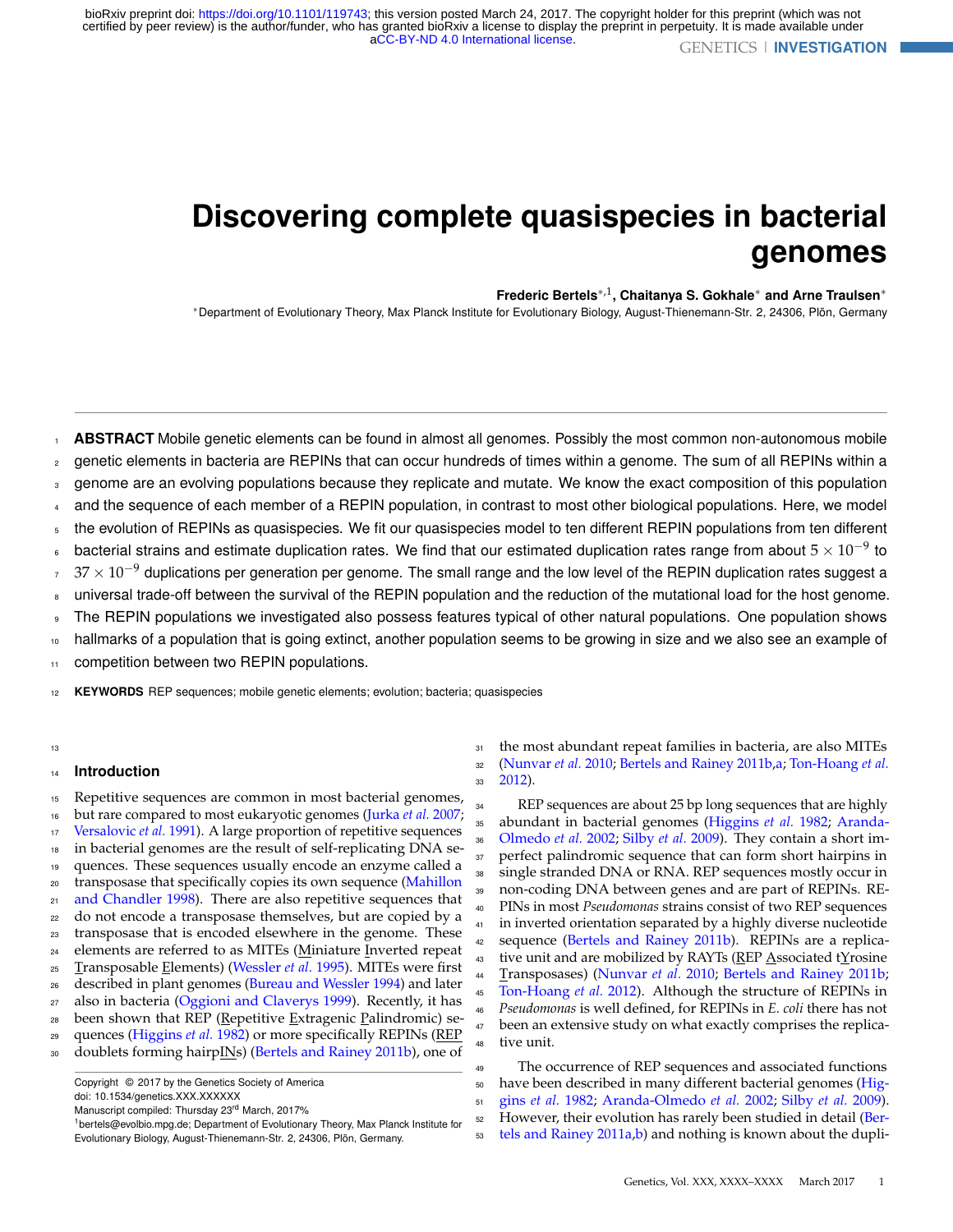54 cation rates of REPINs. Although, we know that closely related 111 <sup>55</sup> *E. coli* strains contain varying numbers of REP sequences, this 56 may not be a direct result of replication. Instead it may be more 113 <sup>57</sup> likely that it is a consequence of the extremely dynamic genome <sup>114</sup> <sup>58</sup> composition of *E. coli* [\(Touchon](#page-8-5) *et al.* [2009\)](#page-8-5), where REP sequences 59 get deleted or inserted together with other parts of the genome. 116 60 However, the lack of evidence for novel REPIN insertions prob- 117 ably means that duplication rates are low, despite the presence  $118$ 62 of hundreds of REPINs in some genomes [\(Bertels and Rainey](#page-7-4) 63 [2011b\)](#page-7-4).

64 As it is difficult to study the evolution of the complete REPIN sequence due to the highly diverse loop region (which is proba- bly strongly affected by recombination), we model the evolution 67 of the most conserved 25bp at each end of the REPIN. Here we infer REPIN duplication rates by modeling the most abundant REPINs in a bacterial genome as a quasispecies in equilibrium. The beauty of studying REPINs in bacterial genomes is that we know the exact composition of the population at the time of genome sequencing, something that is impossible to achieve for almost any other population study.

<sup>74</sup> We first fit the equilibrium of our quasispecies model for a <sup>75</sup> REPIN population from *Pseudomonas fluorescens* SBW25 and later <sup>76</sup> for nine other bacterial genomes. Our results show that despite  $77$  the large divergence between the bacterial strains, our inferred <sup>78</sup> duplication rates are very similar and very low. All rates fall into <sup>79</sup> a narrow margin between one replication in about 31  $\times$  10<sup>6</sup> and 80  $200 \times 10^6$  host divisions. Hence, if a bacterium were to divide 81 every 40 minutes, it would take about 2359 years for a specific 82 REPIN duplication to fix in the population. The astonishing 83 rarity of these events may explain the lack of evidence for novel 84 REPIN insertions in bacterial genomes.

#### <sup>85</sup> **Materials and Methods**

#### <sup>86</sup> *Quasispecies model*

87 The quasispecies model describes the mutation-selection balance of a set of similar sequences that evolve on a fitness landscape. On this landscape, each sequence has a certain fitness. Sequences with high fitness leave many offspring, sequences with low fitness leave few offspring. The fitness landscape is traversed 92 by acquiring mutations [\(Eigen 1971;](#page-7-8) [Eigen and Schuster 1977;](#page-7-9) [Nowak 1992\)](#page-7-10).

94 The quasispecies model has been applied previously mostly [t](#page-7-11)o model viral populations [\(Seifert](#page-8-6) *et al.* [2015;](#page-8-6) [Domingo and](#page-7-11) [Schuster 2016\)](#page-7-11). Here, we model REPIN sequences that mutate and duplicate: the fitness in the quasispecies model corresponds to the REPIN duplication rate and the model's mutation rate to the genome mutation rate. We assume that the REPIN popula- tion in our genome is a quasispecies in equilibrium. The most abundant sequence in our population is our master sequence. With increasing genetic distance to the master sequence, fitness changes. For our model we assume five discrete fitness classes. The  $0<sup>th</sup>$  class contains the master sequence. Sequences differing in 1, 2 or 3 positions are in the next three classes. The remaining sequences are in the  $4<sup>th</sup>$  fitness class. The frequencies of the se- $_{107}$  quences belonging to each of these classes *i* are given by  $x_i$ . The population evolves to a mutation-selection balance as described 109 by the standard quasispecies equation [\(Page and Nowak 2002;](#page-8-7) Bull *[et al.](#page-7-12)* [2005\)](#page-7-12)

$$
\dot{x}_i = \sum_{j=0}^n x_j f_j q_{ji} - x_i \phi.
$$
 (1)

In our case *n* equals 4. The fitness of sequences belonging to each class *j* is given by  $f_i$  and the average fitness of the population by  $\phi = \sum_{i=0}^{n} x_i f_i$ . The probability that a sequence from class *j* mutates into *i* is given by  $q_{ii}$ . In our model, sequences can only acquire a single mutation per time step. Hence, Q is a tri-diagonal matrix with non-zero entries in the main diagonal (no mutation) the first diagonal above (sequence acquires an additional mutation) and the first diagonal below (back mutation).  $119$  For a mutation rate  $\mu$  and a sequence length *L*, the probability of transitioning to the next mutation class  $i + 1$  is  $\mu(L - i\frac{1}{3})$  and to the previous mutation class *i* − 1 is  $i\mu_{\frac{1}{3}}$ . The fourth mutation <sup>122</sup> class is the only class where we assume a back mutation rate of <sup>123</sup> zero — the exact value would depend on the frequency distribu-<sup>124</sup> tion of the sequences that differ by more than three mutations <sup>125</sup> to the master sequence. We also assume that the mutation rate <sup>126</sup> of REPINs only depends on the host mutation rate. Mutations <sup>127</sup> that occur during the duplication process are assumed to be <sup>128</sup> negligible.



**Figure 1 Exemplar results for a quasispecies model.** For a mutation rate of  $\mu = 8.9 \times 10^{-11}$ , and the fitnesses as given in Table [1](#page-4-0) (1+scaled duplication rate), we illustrate the equilibrium distribution of the relative frequencies of *P. fluorescens* SBW25 REPINs. The radii of the circles indicate the duplication rate, which is the quasispecies fitness subtracted by one. Note that the actual fitness differences are extremely minute at the level of 10−<sup>9</sup> . The cartoon merely illustrates the architecture of the fitness landscape. The mutation probabilities are given by (*qij*) while self-replication occurs with probability *qii*.

#### <sup>129</sup> *Parameterizing the quasispecies model*

we set the fitness of the highest mutation class to one,  $f_4 = 1$ . For a given set of equilibrium sequence frequencies, we can then cal- culate the relative fitness of the remaining four mutation classes for a given mutation rate (see File S7). For all our bacteria we assume a host mutation rate of  $8.9 \times 10^{-11}$ , which was inferred for *E. coli* [\(Wielgoss](#page-8-8) *et al.* [2011\)](#page-8-8). The duplication rate is then the calculated fitness for each mutation class subtracted by one.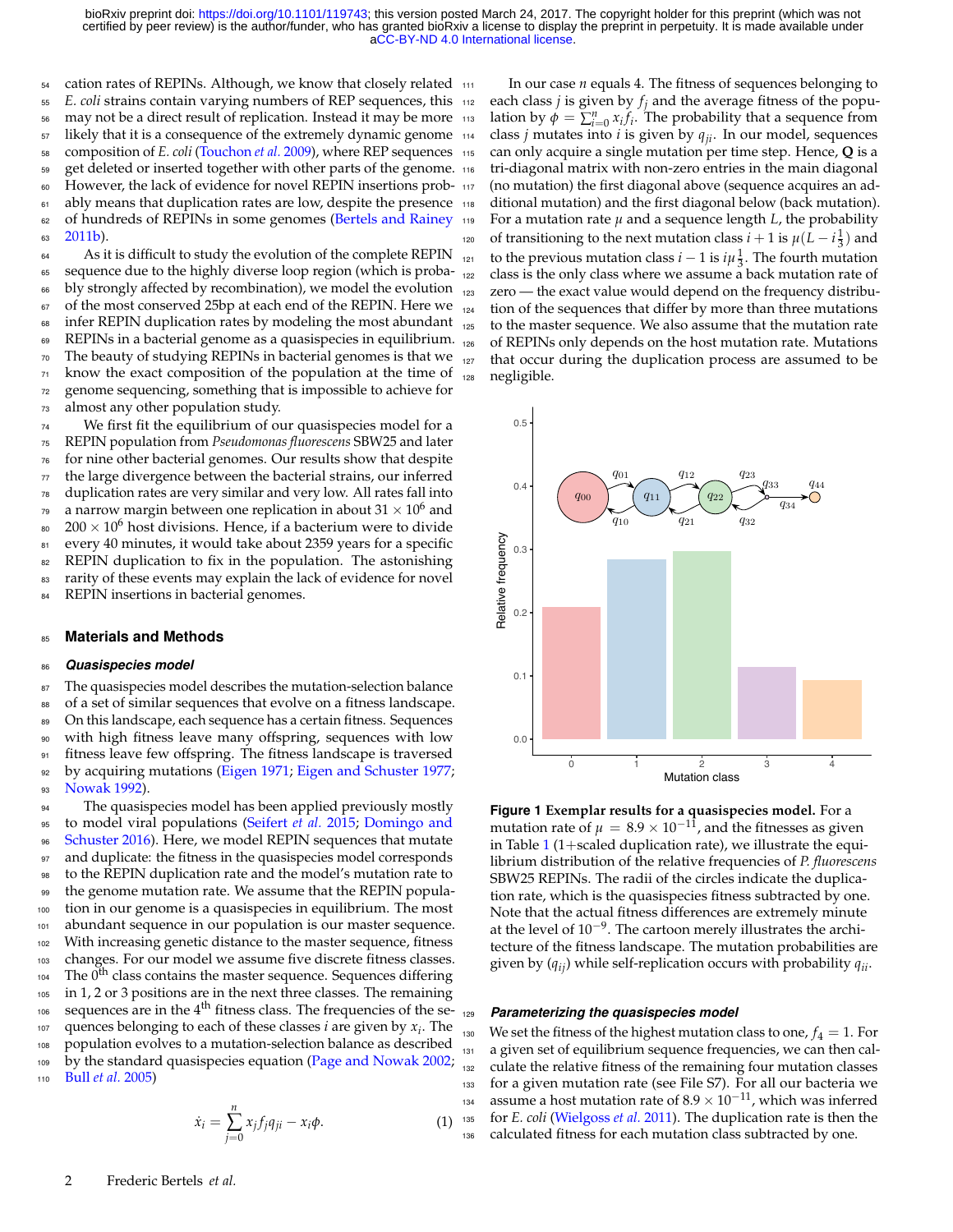#### *Stochastic simulations*

 For each REPIN population, we performed a stochastic simu- lation to determine the extent of stochastic fluctuation on the equilibrium frequencies. These fluctuations mainly depend on the REPIN population size. As we cannot simulate evolution for the genome mutation rate, we scaled our fitness values up  $201$  to fit a mutation rate of  $10^{-4}$ . With the new mutation rate, each discrete time step corresponds to  $g = \frac{10^{-4}}{8.9 \times 10^{-11}} \approx 10^{6}$  bacte- $\frac{1}{10^{-11}}$  ≈  $10^6$  bacte- 203 rial generations. Because we assume multiplicative fitness, the fitness values at a mutation rate of  $10^{-4}$  are comparable to  $(f_i)^g$ . 147 We modeled evolution with a Wright-Fisher process [\(Ewens](#page-7-13) 206 [1979\)](#page-7-13). We start the simulation with a clonal population of the  $207$  master sequence at carrying capacity, which is set to the num- ber of REPINs observed in the genome. The number of off- spring each sequence leaves in each generation is equal to the sequence's fitness. If the number of offspring exceeds the carry- ing capacity, a random selection of the same size as the carrying capacity survives to the next time point. We modeled a total of  $10^5$  generations.

 We repeated each simulation 100 times and measured the  $_{214}$ 157 proportion of simulations where the  $0<sup>th</sup>$  mutation class persisted at a frequency of more than 10%.

### *Determining REPIN populations*

 We extracted REPIN populations from 10 bacterial genomes the following way: For each of these genomes we determined the most common 25 bp long sequence. We then recursively 163 searched the genome for all sequences that have a Hamming distance of 2 to all identified sequences until no more sequences were found. We call these sequences REP sequences. For all REP sequences we determined whether they were part of a se- quence cluster by checking whether there were any additional occurrences in a vicinity of 130bp. From these sequence clusters we extracted REPINs. REPINs consist of two adjacent REP sequences that are found in opposite directions (one on the pos- itive strand the other on the negative DNA strand, also called inverted repeats) in the DNA sequence. The REPINs we found were extracted and joined together facing the same direction in alphabetical order. REP sequences found as direct repeats or as 175 singlets in the genome were also extracted (as single sequences). We added another 25bp of adenine nucleotides at the end of  $_{218}$ each REP singlet to make them easily comparable with REPINs.

#### *Clustering REPIN sequences*

179 REPIN populations can be represented as sequence networks. In these networks, each node represents a sequence. Vertices between nodes exist if the Hamming difference between the se- quence pair is one. Because REPIN populations in *Pseudomonas* do not always evolve on a single peak due to the presence of mul- tiple RAYTs (transposases) in the genome, we extracted subpop- ulations clustered around the master sequence. We determined these subpopulations for all *Pseudomonas* strains by applying a Markov clustering algorithm implemented in the MCL package [\(van Dongen 2000\)](#page-8-9) with the inflation parameter set to 1.2 to the sequence network. The MCL algorithm simulates random walks on a stochastic graph by alternating between expansion and inflation operations, where larger inflation parameters will lead to more fragmented networks

 We used the largest REPIN cluster for our analyses. Since these clusters exclude decayed sequences far from the master sequences, we also included all sequences with a Hamming dis-tance of two to any sequence in the cluster. Of the sequences

 identified in the last step we only included instances that oc- curred less than three times in the genome. Sequences that occur 199 more than three times in the genome are likely to have been duplicated by other RAYTs.

#### **Inferring an error threshold**

 The error threshold defines a critical point in a quasispecies where with the given fitness values and mutation rate it is impossible to maintain the master sequence. Here we deviate slightly from this definition as we define the error threshold as the point where the master sequence cannot be maintained at a relative frequency of more than 1%. To determine the duplication rate at which we reach our error threshold, we decrease all fitness values in increments of  $1 \times 10^{-12}$ . As soon as one of the five fitness parameter reaches one, this parameter will remain constant for the remainder of the procedure. We performed this procedure for the fitness landscape of each species separately.

#### *Data Availability*

All genomes are publicly available on Genbank (https://www.ncbi.nlm.nih.gov/genbank/) under the following accession numbers:

| Species Name                  | <b>NCBI</b> Accession number |
|-------------------------------|------------------------------|
| P. syringae pv. tomato DC3000 | NC 004632.1                  |
| P. synxantha BG33R            | CM001514                     |
| P. fluorescens A506           | NC 017911                    |
| P. fluorescens SBW25          | NC 012660.1                  |
| P. putida GB1                 | NC 010322.1                  |
| E. coli 536                   | NC 008253.1                  |
| E. coli K-12 MG1655           | CP014225.1                   |
| E. coli UTI89                 | NC 007946.1                  |
| E. coli B REL606              | NC 012967.1                  |
| E. coli UMN026                | NC 011751.1                  |

We included eight supplemental files. File S1 contains de- tailed descriptions of all supplemental files. File S2 contains the sequence and frequency of the most common 25 bp long sequence, the gene name of the flanking RAYT and the number of RAYTs, in all of the bacteria analyzed in this study. File S3 contains the modeling and simulation results for all ten REPIN populations we analyzed in our study. File S4 contains the Pro- portion of symmetric REPINs in all identified sequences from all studied strains. File S5 contains the duplication rates and equilibrium frequencies for each of the 10 REPIN populations at the error threshold. File S6 contains the Mathematica code we used to calculate equilibrium frequencies, fitness values and error thresholds for all 10 REPIN populations. File S7 contains the same Mathematica code as pdf. File S8 contains the sequence frequencies of the different mutation classes for all 10 REPIN populations.

#### **Results and Discussion**

#### *REPINs in* **Pseudomonas fluorescens** *SBW25.*

 In *Pseudomonas fluorescens* SBW25 REPINs consist of two inverted highly conserved sequences that are 25 bp in length,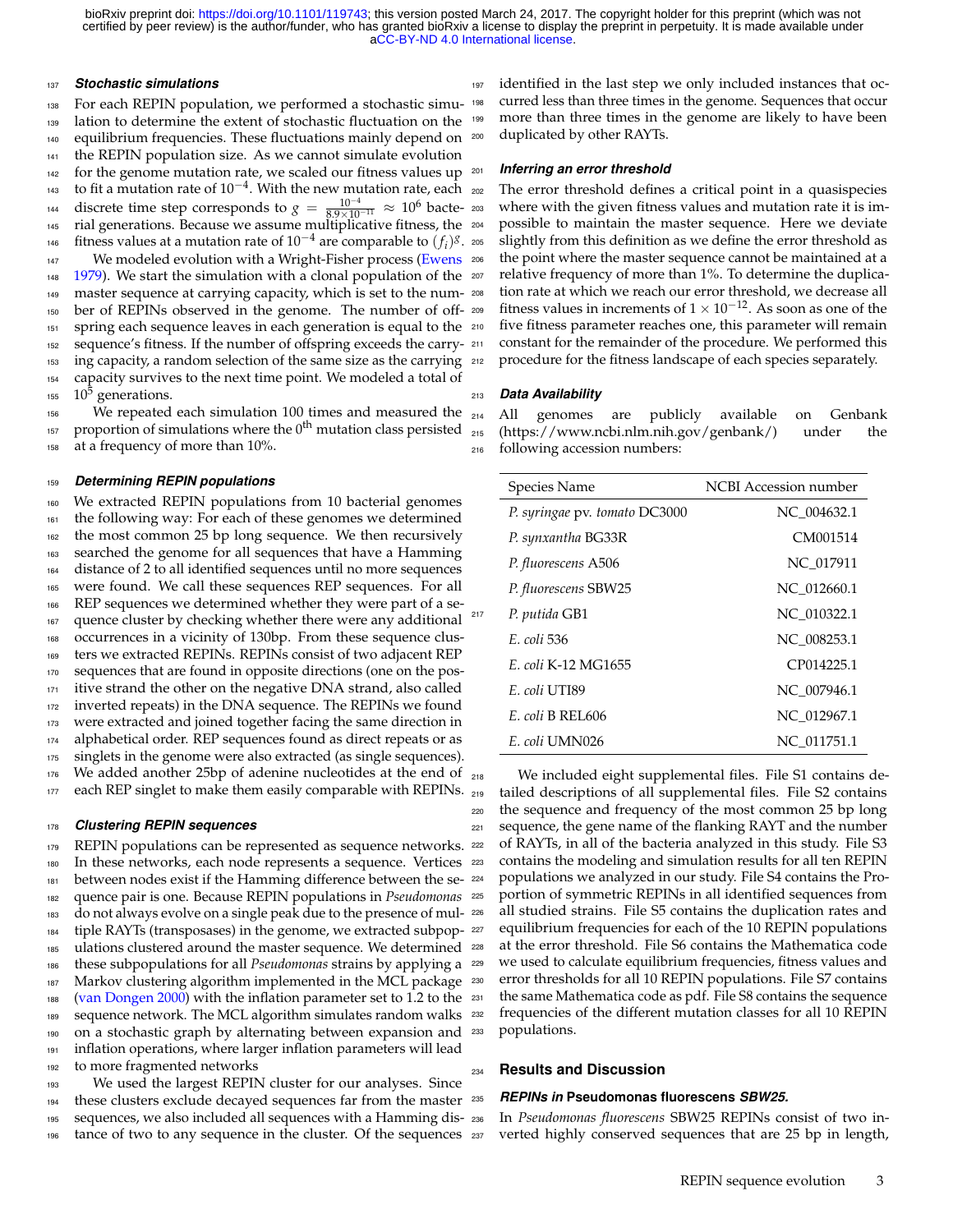238 separated by a sequence of varying length that shows low levels 266 239 of conservation [\(Bertels and Rainey 2011b](#page-7-4)[,a\)](#page-7-6). The processes that 267 lead to the varying levels of conservation in REPINs are not 241 very well understood. Hence, we will focus our analysis only on 269 <sup>242</sup> the most conserved 25 bp flanking the REPIN. These sequences  $_{270}$  have been discovered a long time ago in *E. coli* and have been called REP sequences [\(Stern](#page-8-10) *et al.* [1984\)](#page-8-10). To find the most con- served parts of the REPIN, we determined the most common 25bp long sequence in the SBW25 genome. This sequence occurs 247 265 times and is usually part of a REPIN [\(Bertels and Rainey](#page-7-4)  $2011b$ ). We then add all sequences that differ in no more than two positions to this sequence. For the identified sequences we do the same and so on, until we can find no more new se- quences in the genome. The resulting REP population contains 932 REP sequences. For these sequences, we determine whether they are part of a REP cluster, by looking for all occurrences in the vicinity of 130bp. From these clusters, we extract adjacent pairs of inverted REP sequences or REPINs. REP singlets were also extracted but marked with a 25bp long adenine sequence. The relationship between REPINs is visualized as a sequence network (Figure [2\)](#page-3-0).

<span id="page-3-0"></span>

**Figure 2 Structure of the REPIN population in SBW25.** RE-PINs that differ in exactly one position are connected. REP sequences that do not form REPINs (e.g. singlets) are shown as empty circles. Blue "included" nodes belong to the REPIN population for which we infer duplication rates. Red ("not included") nodes were excluded from the analysis because they likely evolve on a more complex fitness landscape that is more difficult to model. The size of the nodes indicates the frequency of the corresponding sequence in the SBW25 genome.

 The population network in Figure [2](#page-3-0) has many sequence hubs distantly related and not connected to the master sequence. In- stead of a very rugged activity landscape of a single RAYT (the transposase responsible for duplicating REPINs), we think it is more likely that these hubs were created by the concurrent activities of multiple RAYT transposases (the SBW25 genome contains three RAYT genes). As it is impossible to accurately model this complexity for small REPIN populations, we decided to reduce the REPIN population to all sequences that are part of the largest cluster as well as all sequences that are at most 2bp different from any sequence that is part of the cluster.

The "included" subpopulation selected in Figure [2](#page-3-0) has 235 members. We will model this subpopulation as quasispecies, with five sequence classes, that are  $0, 1, 2, 3$  and more than 3 mutations away from the master sequence. In our model we <sup>274</sup> will also assume that the population is in equilibrium and the <sup>275</sup> frequencies of the sequences we observe are steady state fre-<sup>276</sup> quencies. The mutation rate in our model was chosen to be high <sup>277</sup> to facilitate stochastic simulations of the evolutionary process. <sup>278</sup> The fitness values for each mutation class were calculated from <sup>279</sup> the quasispecies equation for the sequence frequencies observed <sup>280</sup> in SBW25 (Table [1\)](#page-4-0).

 The quasispecies equation provides us with a set of fitness values that perfectly recapitulate the observed frequencies for infinitely large populations (Figure [3A](#page-4-1)). However, REPIN pop- ulations are relatively small, which means that population size will have a strong effect during REPIN evolution. To estimate stochastic effects, we used the calculated fitness parameters for each mutation class to perform a stochastic Wright-Fisher sim- ulation with a maximum of 235 individuals (Figure [3B](#page-4-1)). Our simulation shows that the distributions of the mutation classes are wide, particularly for the master sequence, which is probably 291 an effect of the small population size (Figure  $3C$ ).

 The rate at which duplications occur can be calculated from the inferred fitness values. We calculate the duplication rate from these fitness values by subtracting one, as "one" is the part of the fitness in our model that corresponds to REPIN maintenance. The duplication rate we inferred for the master sequence in 297 SBW25 is  $9.8 \times 10^{-9}$  per generation and per sequence.

 $_{298}$  However, this means that for the  $3<sup>rd</sup>$  mutation class, we infer <sup>299</sup> negative duplication rates (Table [1\)](#page-4-0). Unless there is an active <sup>300</sup> deletion process for these mutation classes, these duplication 301 rates are unlikely to be accurate. Alternatively, it is possible that  $1002$  members of the  $4<sup>th</sup>$  mutation class are more likely to replicate 303 than members of the 3<sup>rd</sup> mutation class. This could be true <sup>304</sup> as it is possible that these sequences are also recognized by a <sup>305</sup> second RAYT transposase in the SBW25 genome. To alleviate <sup>306</sup> this problem, we can simply scale up all mutation classes so <sup>307</sup> the lowest fitness is 1. This leads to a higher duplication rate of <sup>308</sup> the master sequence's mutation class of  $11.3 \times 10^{-9}$  instead of <sub>309</sub> 9.8 × 10<sup>-9</sup> (Table [1\)](#page-4-0).

310 If we assume one cell division to take 40 minutes and novel 311 REPIN insertions to be selectively neutral then it would take <sup>312</sup> about 6734 years until a novel REPIN master sequence fixes in 313 the SBW25 population. This seems to be a surprisingly long 314 time, but it would explain, why, to our knowledge, there is no 315 report of novel REPIN insertions within genomes. It may also 316 explain why REPINs can be maintained for long times within 317 a genome without being selected against because due to the <sup>318</sup> rarity of duplication events the negative fitness effects resulting 319 from transposition (e.g. transposition is likely to disrupt genes <sup>320</sup> because about 88% of the SBW25 genome are coding regions <sup>321</sup> [\(Silby](#page-8-4) *et al.* [2009\)](#page-8-4)) are probably negligible.

# <sup>322</sup> *REPIN duplication rates in other bacteria.*

 We also calculated duplication rates for four more *Pseudomonas* strains and five more *E. coli* strains. The *E. coli* strains we chose were quite distantly related to each other and belong to phylogroups A, B2 and D. The *Pseudomonas* strains we chose are very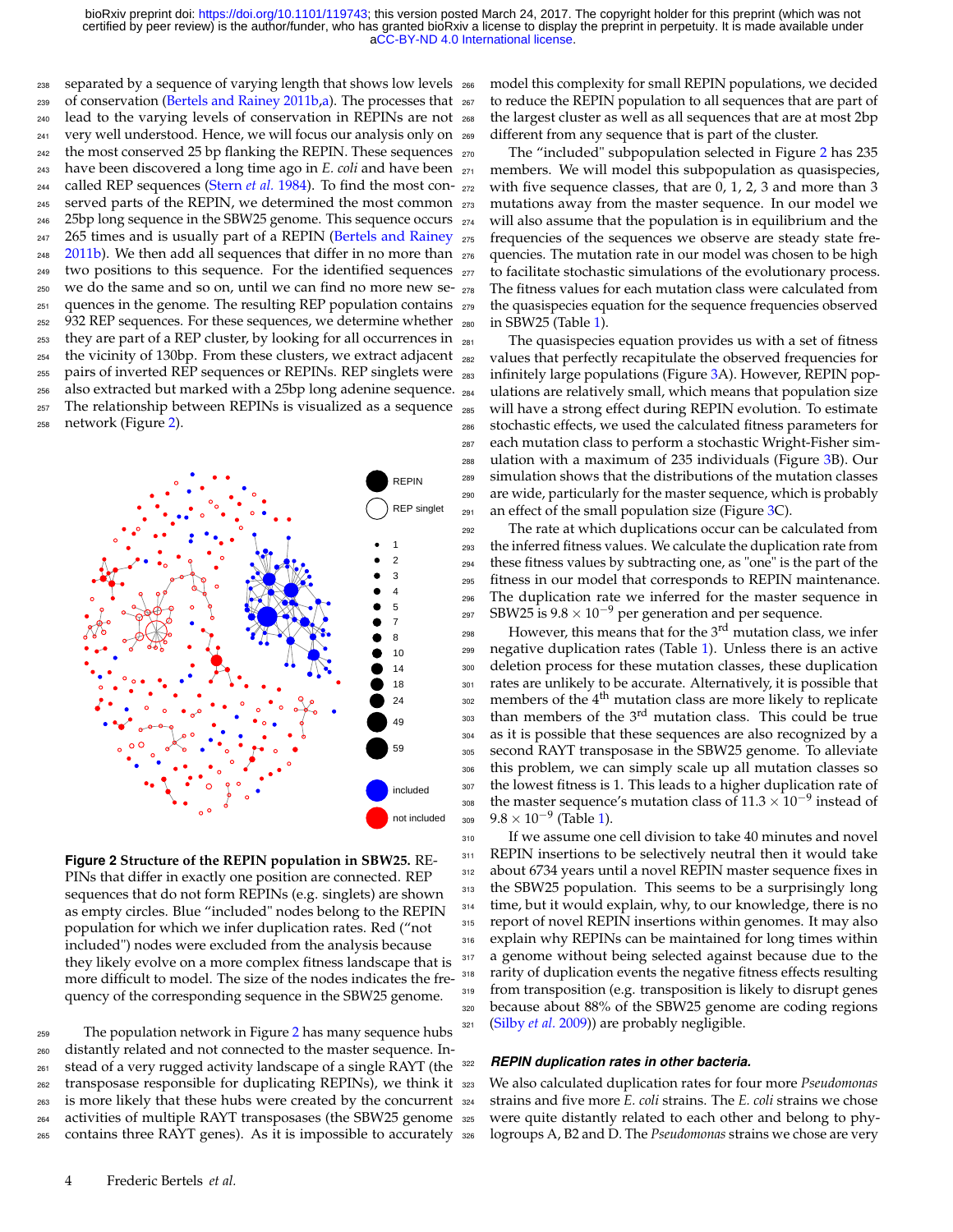| Mutation class | Inferred Duplication Rate $\lambda_i$ (×10 <sup>-9</sup> ) <sup><i>a</i></sup> | Scaled Duplication Rate $\tilde{\lambda}_i$ ( $\times 10^{-9}$ ) <sup>b</sup> |
|----------------|--------------------------------------------------------------------------------|-------------------------------------------------------------------------------|
|                | 9.8                                                                            | 11.3                                                                          |
|                | 6.5                                                                            | 8.1                                                                           |
|                | 5.5                                                                            | 7.1                                                                           |
|                | $-1.6$                                                                         |                                                                               |
|                |                                                                                | 1.6                                                                           |

<span id="page-4-0"></span>**Table 1 Inferred REPIN duplication rates in** *P. fluorescens* **SBW25.**

*<sup>a</sup>* We identified a master sequence in the data and inferred the frequency of the different mutation classes. We use the equilibrium of our quasispecies model to calculate the associated fitness values  $\bar{f}_i$  and setting  $f_4$  to 1, where  $\lambda_i$  is  $f_i - 1$ .

*b* The scaled duplication rate is:  $\tilde{\lambda}_i = \frac{f_i}{min(f_i)} - 1$ .

<span id="page-4-1"></span>

**Figure 3 Inferred and observed steady state REPIN frequencies in** *P. fluorescens* **SBW25.** (A) Shows the observed frequencies at a mutation rate of 8.9  $\times$  10<sup>-11</sup>. We rescaled time to allow us to do simulations at a mutation rate of 10<sup>-4</sup>. The resulting quasispecies equilibria agree almost perfectly with the observed frequencies. A simulation of a single Wright-Fisher process  $(10^5$  generations) with the same fitness values allows us to infer the variation of these frequencies. (B) Relative frequencies obtained from the Wright-Fisher process using the scaled fitness values for  $10^5$  generations. (C) Density plot of the relative frequencies of the mutation classes from the Wright-Fisher process.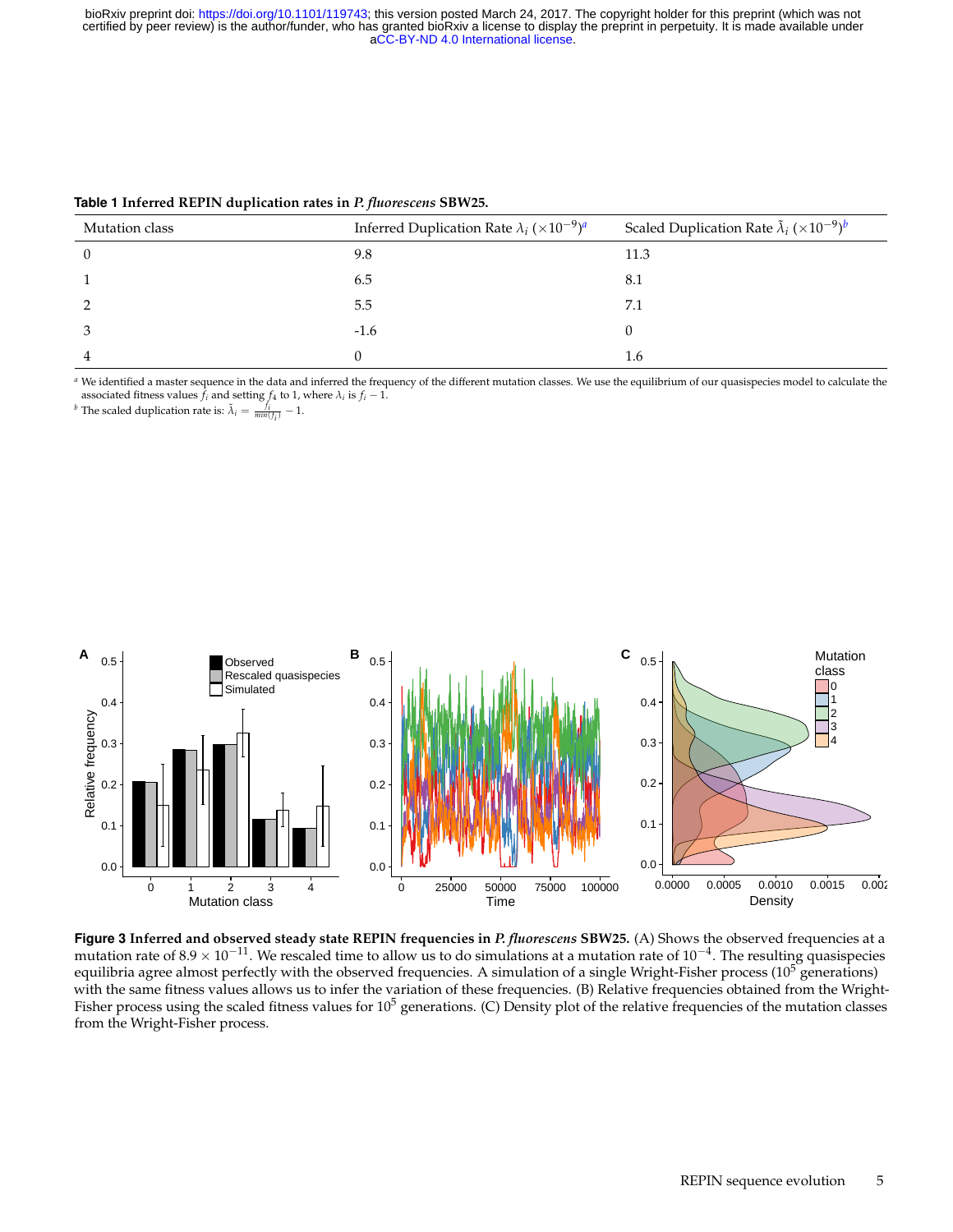distantly related to each other as well as to *E. coli* (Figure [4A](#page-6-0)). To get an idea about how distantly related the individual strains are, we gauge the time that has passed since the strains diverged by measuring the 16S rDNA divergence [\(Ochman and Wilson](#page-8-11) [1987;](#page-8-11) [Ochman](#page-8-12) *et al.* [1999\)](#page-8-12). Ochman et al. estimated that it takes 332 about 50 million years for the 16S rDNA to diverge by 1%. Ac- cording to these estimates, the most recent common ancestor (MRCA) of the *E. coli* strains lived approximately 15 million years ago (mya). The MRCA of the *Pseudomonas* strains lived approximately 100 mya and *E. coli* and *Pseudomonas* diverged about 600 mya. Hence, the REPIN populations in our selected bacteria have been evolving independently of each other for a very long time. RAYTs, the genes that mobilize REPINs in *E. coli* and *Pseudomonas*, are also very different in *E. coli* and *Pseu- [d](#page-7-4)omonas* and belong to two different gene classes [\(Bertels and](#page-7-4) [Rainey 2011b\)](#page-7-4). There is no detectable sequence conservation in the nucleotide sequence and very little sequence conservation in the aminoacid sequence apart from the catalytic center of the protein.

#### *Divergent bacteria have divergent REPIN populations*

347 The divergence between the different bacterial strains is also reflected in the similarity between the most abundant 25bp long sequences (REP sequences). The most common sequences in *E. coli* are almost all identical, except for that of UTI89, where 351 the most common sequence is shifted by one nucleotide with respect to the other *E. coli* sequences (File S2). But all *E. coli* REP sequences are very different to all of the *Pseudomonas* REP sequences. Among the *Pseudomonas* strains, the REP sequences from *P. fluorescens* A506 and *P. fluorescens* BG33R are almost iden- tical (again shifted by one nucleotide), which are also the most closely related strains. Despite this similarity, the population sizes and structures are completely different between the two strains (see population networks in File S3). This observation highlights the opportunity to study the evolution of entire pop- ulations instead of single strains, which is basically impossible for any other natural population.

 REPIN populations in *E. coli* form relatively simple networks, consistent with a single fitness peak. In contrast, REPIN popula- tions from *Pseudomonas* form more complex networks, which is more consistent with a rugged fitness landscape (see sequence 367 networks in File S3). The differences in the complexity of the se- quence network may stem from the fact that there is only a single RAYT gene in *E. coli*, but there are usually multiple RAYT genes in *Pseudomonas*. If we assume that the activities of multiple RAYT 371 genes can interfere with each other, then generalist sequences that can be moved by multiple RAYT genes will evolve, and give rise to a complex sequence network.

 Although the the divergence between *E. coli* and *Pseudomonas* 375 are very large and the differences between the structure of the REPIN (File S4, whether the REPIN is symmetric as in *Pseu- domonas* or not as in *E. coli*) and the corresponding transposase 378 are tremendous [\(Bertels and Rainey 2011b\)](#page-7-4) the inferred REPIN 379 population sizes are surprisingly similar (Figure [4B](#page-6-0)). REPIN populations in *E. coli* range between 165 (UMN026) and 242 (MG1655) members. REPIN populations in *Pseudomonas* are spread more widely and range between 23 (DC3000) and 309 (A506) members. The population size has a strong effect on 384 whether the master sequence can persist within the population 443 385 or whether it will die out. Our simulations show that among all 444 *Pseudomonas* REPIN populations only that of *P. fluorescens* A506 and *P. fluorescens* SBW25 are large enough to persist over long

 periods of time. In *E. coli*, in contrast, most populations persist 389 over  $10^5$  time steps (Figure  $4C$ ).

#### *Small REPIN populations in Pseudomonas*

 *P. syringae* DC3000 is different from the other *Pseudomonas* strains not only the REPIN population is particularly small (only 23 members), which leads to a particularly unstable REPIN popula-<sup>394</sup> tion (Figure [4C](#page-6-0)). Another notable feature of the DC3000 REPIN population is that a large part of the repetitive sequences does not form REPINs (File S4). This suggests to us that the DC3000 REPIN population may be a dead or dying population, which is slowly disintegrating due to genetic drift. This hypothesis is further supported by the observation that the only RAYT in DC3000 is not flanked by the most common 25bp long sequence in the genome, which is the case for all other population we have analzyed (File S2) and has been a defining feature of the REPIN-403 RAYT system [\(Bertels and Rainey 2011b\)](#page-7-4). Together, our data suggests that the reason for the small and unstable REPIN pop- ulation in DC3000 is that it is slowly disintegrating over time. Hence the population is probably not in equilibrium, which means that the inferred duplication rates may not be accurate.

 The populations found in BG33R and GB1 are also too small to persist for extended periods of time. However, in contrast to DC3000, they are also the two populations with the highest inferred duplication rate, and in both cases the most common 25bp long sequence does flank a RAYT gene and both popula- tions consist mostly of REPINs (File S4). Hence there is no sign of population disintegration. The inferred high duplication rates are likely to evolve for small populations, because the mutation load for small populations is comparatively small. This suggests 417 that these two populations may be growing.

#### *REPIN populations in competition*

The population network in BG33R is particularly interesting as it contains two similar sized population (126 and 147 members) and the REPIN master sequence consists in both cases of two identical 25mers that occur both exactly 160 times in the genome and differ in 5 nucleotide positions (i.e. the REPIN master se- quence differs in 10 positions). When inferring the fitness of <sup>425</sup> the master sequence for both populations, then we also get very similar and extremely high duplication rates of 32 × 10−9 and  $427 \times 10^{-9}$ . One would expect the evolution of high duplication rates not only for growing populations but also for populations that are competing for space in the genome. With space we are referring to regions in the genome that are fitness neutral, i.e. regions of the genome that incur no fitness cost when inserted into.

#### *REPIN populations in E. coli*

 In *E. coli* the most abundant 25bp long sequences do not form symmetric REPINs as observed in *Pseudomonas* (File S4). This could lead us to the conclusion, as for DC3000, that *E. coli* does not contain any REPIN populations that are alive. However there are a few differences to DC3000. First of all, RAYTs in *E. coli* are very distantly related to RAYTs in most *Pseudomonas*, which leaves the possibility that REPINs in *E. coli* are structured differently to REPINs in *Pseudomonas*. Second, there is not a single instance of a REPIN in any of the five *E. coli* populations. If *E. coli* REPIN populations were dying populations, then all populations in *E. coli* were already dead. This either happened about 15mya, when the last common ancestor of the five *E*. coli strains lived or it happened recently simultaneously. If it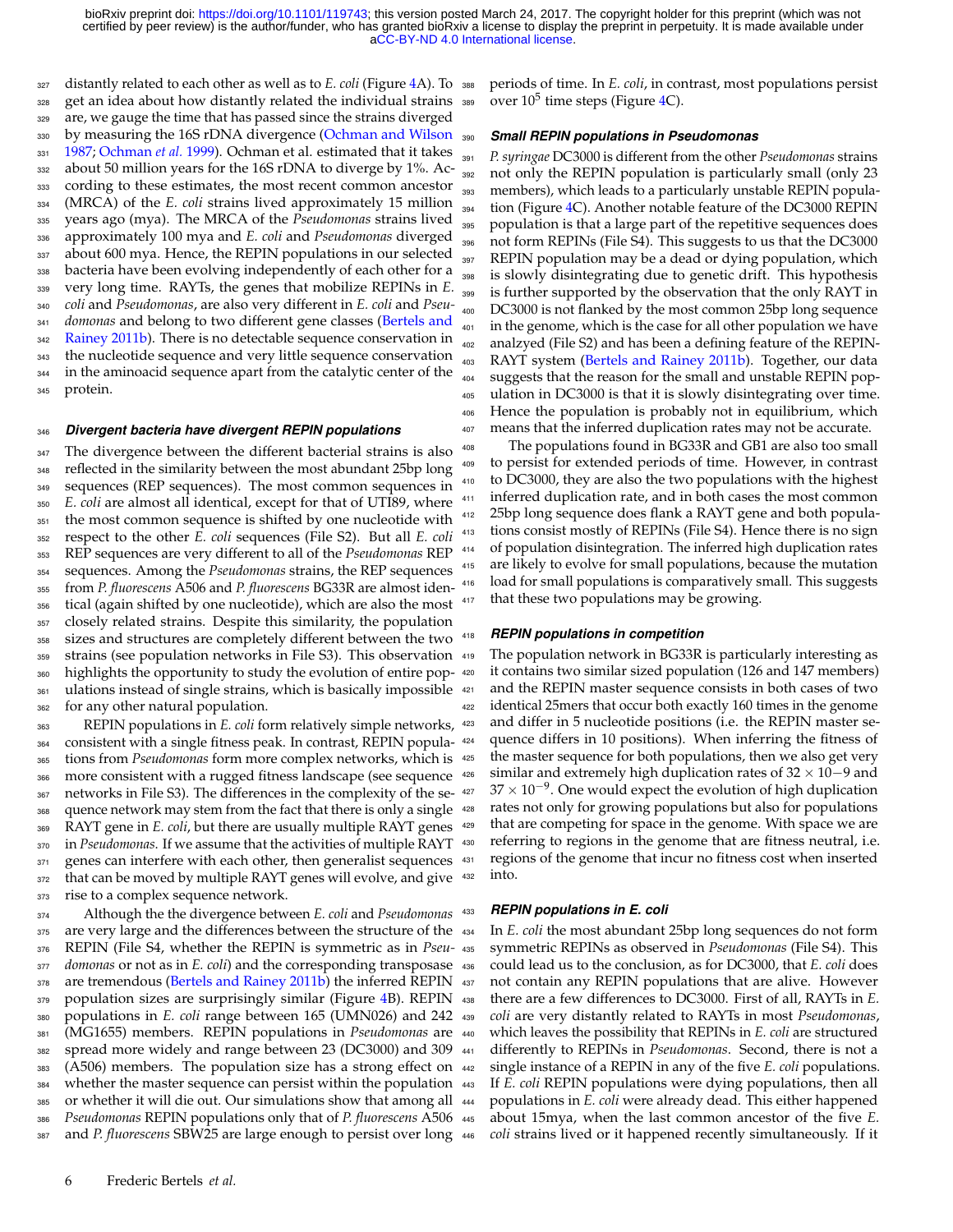<span id="page-6-0"></span>

**Figure 4 REPIN populations in other bacteria.** (A) 16S tree showing the phylogenetic relationship between REPIN containing bacteria selected in our study. The scale bar shows the number of substitutions per nucleotide site. (B) REPIN population sizes in *E. coli* and *Pseudomonas*. (C) Proportion of 100 simulations where at least 10% of all sequences are maintained as master sequence at the end of the simulation.

<span id="page-6-1"></span>

**Figure 5 REPIN duplication rates in** *Pseudomonas* **and** *E. coli* **strains.** The figure shows duplication rates for the largest REPIN populations in various *Pseudomonas* and *E. coli* strains. The solid circles indicate the mean duplication rate and their variance inferred from the frequencies of the aforementioned Wright-Fisher-Process at 20 random positions of the simulation. For BG33R, DC3000, GB1 and UMN026 values from the simulation are not reliable as the master sequence did not persist until the end of the simulation. Empty circles indicate the inferred duplication rate from the observed sequences. The black lines indicate error thresholds. If the duplication rate of the master sequence falls below the black horizontal lines, then it is impossible to maintain the master sequence above a frequency of 1% in the population. All error thresholds among *Pseudomonas* strains and among *E. coli* strains only differ at a level of  $10^{-10}$ , which cannot be seen in the figure as it is less than the line width. The full organism names from left to right are: *P. fluorescens* A506, *P. synxantha* BG33R, *P. syringae* pv. *tomato* DC3000, *P. fluorescens* SBW25, *P. putida* GB1, *E. coli* 536, *E. coli* K-12 MG1655, *E. coli* B REL606, *E. coli* UMN026, *E. coli* UTI89.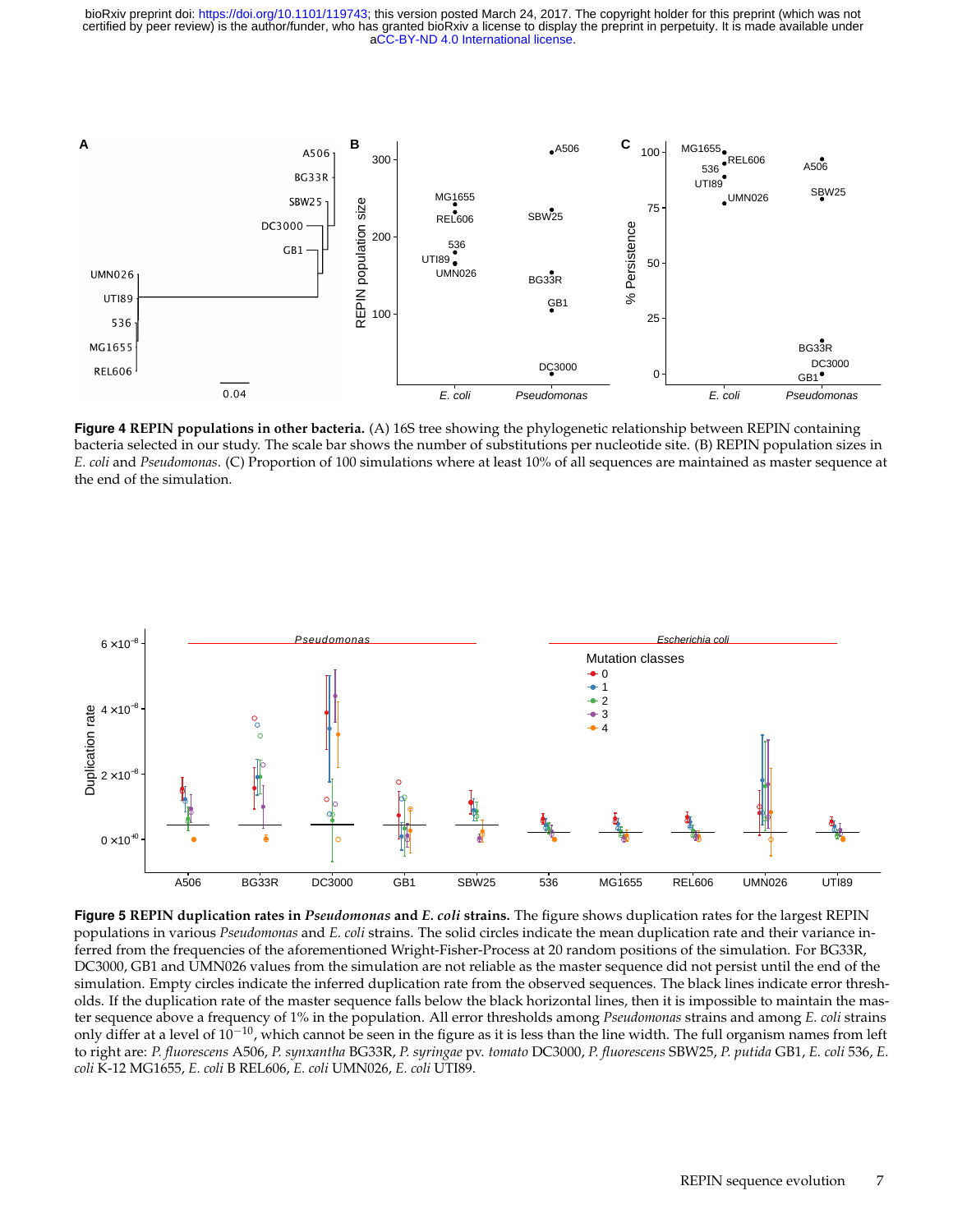447 happened 15mya, then we would expect the population to have vanished by now and not consist of up to 242 members. It also seems unlikely that it happened recently in all strains at 450 the same time and within the same time frame all the REPINs 510 451 vanished but the singlets remained. Finally, the most common  $_{511}$  25bp long sequences in the five strains does still flank the RAYT gene something that is not the case for DC3000 but for all other REPIN populations in our study (File S2).

# *REPIN duplication rate is close to the error threshold*

 The duplication rates of the master sequences are in the range 457 of  $5 \times 10^{-9}$  and  $37 \times 10^{-9}$  and  $5 \times 10^{-9}$  and  $15 \times 10^{-9}$  when ex- cluding unstable populations. Considering that the rates were in- ferred for very different species and the species contain very dif- ferent transposases that disperse the REPIN populations, these values are very similar. This may be due to at least two reasons. First, the duplication rate is very close to its lower possible limit, because the number of mutations that occur on average between two duplication events is between 0.12 and 0.39 for *Pseudomonas* (0.29 and 0.39 without unstable populations) and between 0.22 and 0.46 for *E. coli* (0.39 and 0.46 without UMN026). If on aver- age one mutation occurs between two duplication events, then it is impossible to maintain a master sequence. For our model a master sequence cannot be maintained above a frequency of 1% when the duplication rate of the master sequence and all other sequences is equal or lower than 2.2  $\times$  10<sup>-9</sup> for *E. coli* and **4.4** × 10<sup>-9</sup> for *Pseudomonas* (File S5 and Figure [5\)](#page-6-1). Second, each duplication event can be seen as a mutation that is introduced at a random position in the genome. This means that an increase 475 in the duplication rate would also increase the mutational load for the host organism. Hence, similar to selection for replica-477 tion fidelity [\(Lynch](#page-7-14) *et al.* [2016\)](#page-7-14), selection will favor organisms with decreased REPIN duplication rates, but is limited by the power of random genetic drift. The REPIN duplication rates we inferred are probably the result of these two opposing forces.

#### *Maintenance of the REPIN-RAYT system*

 The low duplication rate we inferred for all REPIN populations also suggests that REPIN sequences have been part of bacterial genomes for a very long time. This again raises the question of 485 how and why they are maintained. There are two explanations:  $_{546}$  (1) the REPIN-RAYT system is frequently transmitted horizon- $547$ [t](#page-7-15)ally or (2) they provide a benefit to the host organism [\(Bichsel](#page-7-15) *[et al.](#page-7-15)* [2013\)](#page-7-15).

It is possible that the REPIN-RAYT system does get horizon- tally transferred from time to time. However, horizontal trans- fers are likely to be rare, because in order to establish a novel REPIN population in a new host both the transposase (RAYT) and the REPIN have to be transferred. This process is probably facilitated by the fact that RAYTs are usually flanked by REPINs [\(Bertels and Rainey 2011b\)](#page-7-4). However, the rarity of these events is consistent with the observation that the establishment of a population that is as diverse as the REPIN population in SBW25 will take thousands of years. Hence it seems unlikely that hori- zontal transfers are frequent enough to explain the ubiquitous presence of the REPIN-RAYT system in bacteria.

 Alternatively, the REPIN-RAYT system may be maintained because it provides a selective advantage to the host bacterium. For individual REP sequences there have been many studies on [p](#page-7-18)otential benefits [\(Liang](#page-7-16) *et al.* [2015;](#page-7-16) [Higgins](#page-7-17) *et al.* [1988;](#page-7-17) [Espéli](#page-7-18) *[et al.](#page-7-18)* [2001\)](#page-7-18). However, local benefits are unlikely to outweigh the detrimental effects of transposition into genes or regulatory

 regions let alone explain the maintenance of the REPIN-RAYT system. It seems more likely that the REPIN-RAYT system pos- sesses a function other than the dispersion of REPINs that is beneficial for the host bacterium.

Acknowledgements. All authors acknowledge the generous funding from the Max Planck Society.

## **Literature Cited**

- <span id="page-7-7"></span> Aranda-Olmedo, I., R. Tobes, M. Manzanera, J. L. Ramos, and S. Marqués, 2002 Species-specific repetitive extragenic palin- dromic (REP) sequences in Pseudomonas putida. Nucleic acids research **30**: 1826–1833.
- <span id="page-7-6"></span> Bertels, F. and P. B. Rainey, 2011a Curiosities of REPINs and RAYTs. Mobile genetic elements **1**: 262–268.
- <span id="page-7-4"></span> Bertels, F. and P. B. Rainey, 2011b Within-genome evolution of 521 REPINs: a new family of miniature mobile DNA in bacteria. PLoS Genetics **7**: e1002132.
- <span id="page-7-15"></span> Bichsel, M., A. D. Barbour, and A. Wagner, 2013 Estimating the fitness effect of an insertion sequence. Journal of mathematical biology **66**: 95–114.
- <span id="page-7-12"></span> Bull, J. J., L. A. Meyers, and M. Lachmann, 2005 Quasispecies made simple. PLoS Computational Biology **1**: 450–460.
- <span id="page-7-2"></span> Bureau, T. E. and S. R. Wessler, 1994 Stowaway: a new family of inverted repeat elements associated with the genes of both monocotyledonous and dicotyledonous plants. The Plant cell **6**: 907–916.
- <span id="page-7-11"></span> Domingo, E. and P. Schuster, 2016 *Quasispecies: From Theory to Experimental Systems*, volume 392. Springer.
- <span id="page-7-8"></span> Eigen, M., 1971 Selforganization of matter and the evolution of biological macromolecules. Die Naturwissenschaften **58**: 465–523.
- <span id="page-7-9"></span> Eigen, M. and P. Schuster, 1977 The hypercycle. a principle of natural self-organization. part a: Emergence of the hypercycle. Die Naturwissenschaften **64**: 541–565.
- <span id="page-7-18"></span> Espéli, O., L. Moulin, and F. Boccard, 2001 Transcription atten- uation associated with bacterial repetitive extragenic BIME elements. Journal of Molecular Biology **314**: 375–386.
- <span id="page-7-13"></span> Ewens, W. J., 1979 *Mathematical Population Genetics*. Springer, Berlin.
- <span id="page-7-3"></span> Higgins, C. F., G. F.-L. Ames, W. M. Barnes, J. M. Clement, and M. Hofnung, 1982 A novel intercistronic regulatory element of prokaryotic operons. Nature **298**: 760–762.
- <span id="page-7-17"></span> Higgins, C. F., R. S. McLaren, and S. F. Newbury, 1988 Repetitive extragenic palindromic sequences, mRNA stability and gene expression: evolution by gene conversion? — a review. Gene **72**: 3–14.
- <span id="page-7-0"></span> Jurka, J., V. V. Kapitonov, O. Kohany, and M. V. Jurka, 2007 Repet- itive sequences in complex genomes: structure and evolution. Annual review of genomics and human genetics **8**: 241–259.
- <span id="page-7-16"></span> Liang, W., K. E. Rudd, and M. P. Deutscher, 2015 A Role for REP Sequences in Regulating Translation. Molecular cell **58**: 431–439.
- <span id="page-7-14"></span> Lynch, M., M. S. Ackerman, J.-F. Gout, H. Long, W. Sung, W. K. Thomas, and P. L. Foster, 2016 Genetic drift, selection and the evolution of the mutation rate. Nature Reviews Genetics **17**: 704-714.
- <span id="page-7-1"></span> Mahillon, J. and M. Chandler, 1998 Insertion sequences. Microbi-ology and Molecular Biology Reviews **62**: 725–774.
- <span id="page-7-10"></span> Nowak, M. A., 1992 What is a quasispecies? Trends in Ecology and Evolution **7**: 118–121.
- <span id="page-7-5"></span> Nunvar, J., T. Huckova, and I. Licha, 2010 Identification and characterization of repetitive extragenic palindromes (REP)-